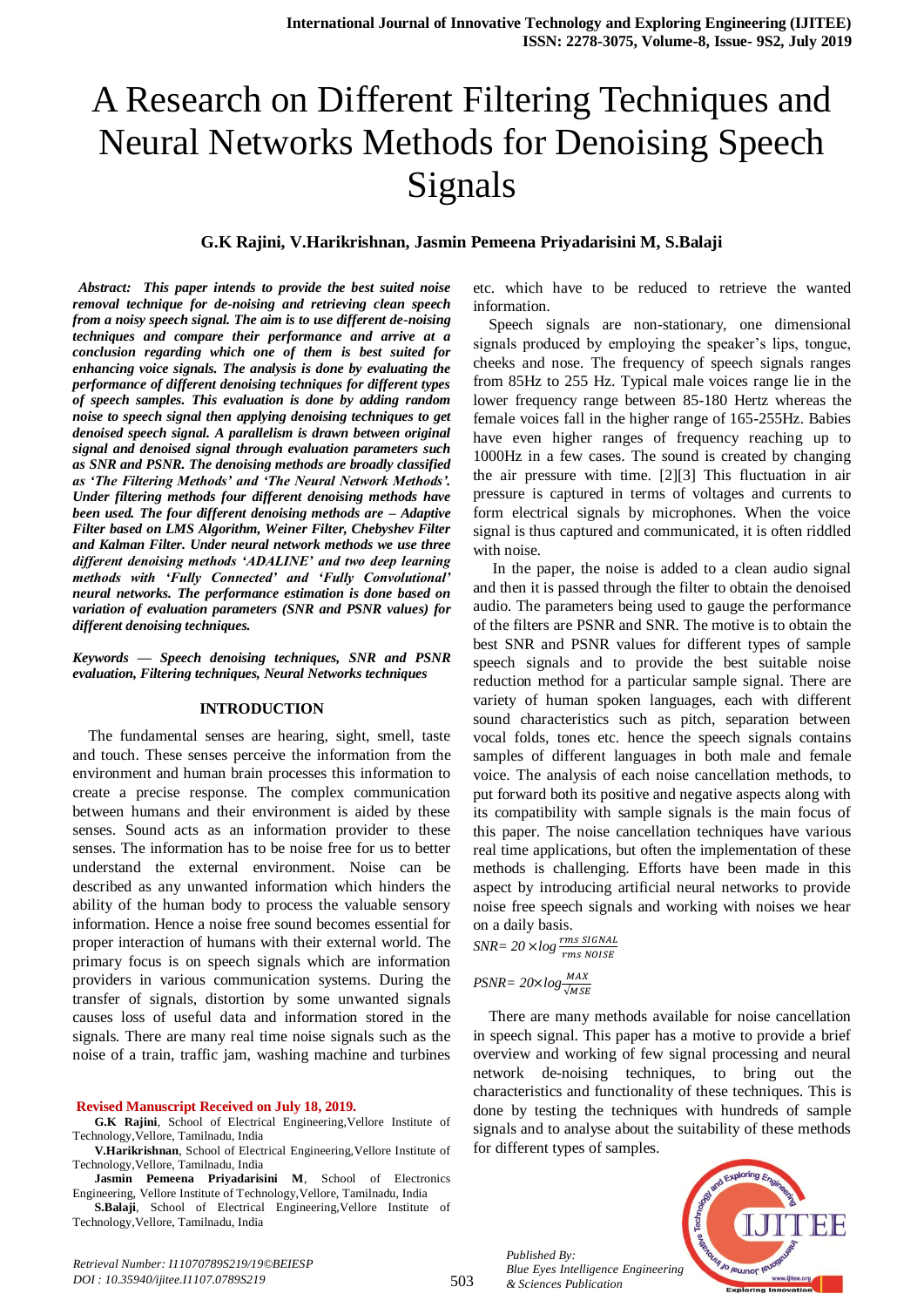## **II. THE FILTERING METHOD**

There are different filters used for de-noising speech signals. The filters that have been used are - Adaptive Filter using LMS (least mean square) algorithm, Weiner Filter, Chebyshev Filter and Kalman Filter.

# *A. Adaptive Filter using LMS Algorithm*

Adaptive filter is like any other linear filter except that its transfer function is variable. It can be changed by adjusting some parameters. An error signal is generated by comparing the input signal and training signal and this is used to adjust the parameters. Thus, adaptive filters regulate themselves in accordance with the incoming signal. Adaptive filters have an algorithm to optimize the parameter's values. The LMS (Least mean square) algorithm employs the stochastic gradient descent technique. This means that the filter coefficients are only affected by the current value of error. As its name suggests the filter coefficients are directly related to the least mean square of the difference between the signal we desire and the original signal. The primary principle behind this approach is to keep updating the filter weights until they reach their optimum value. Initially, very small values are assigned to the weights and they are updated according to the MSE (Mean Square Error) gradient. The filter is adjusted to minimize the output power and the output noise power is also minimized. Hence by minimizing the total output power the filter maximizes the output signal-to-noise ratio.

While selecting the step size in the LMS algorithm one needs to be careful because if the step size is large the dependence of the weights on the gradient increases, so any minor change in the gradient would lead to oscillation of the weights. However, if the step size is too small the weights will take a very long duration of time to reach the ideal weight values.



**Fig. 1 Adaptive filter using LMS algorithm**

In the Adaptive Filter, the step size can be varied. When the step size increases, computation time decreases, but error increases. On the other hand, when step size is reduced, computation time increases, but error decreases. This is illustrated in the table below.

| $\mathbf{u}$ . The amateum of profession $\mathbf{u}$ amateum in otcp older |
|-----------------------------------------------------------------------------|
| <b>MEAN SQUARE ERROR</b>                                                    |
| $5.43\times10^{-5}$                                                         |
| $1.88\times10^{-4}$                                                         |
| $3.83\times10^{-4}$                                                         |
| 0.0029                                                                      |
| 0.0046                                                                      |
| 0.0062                                                                      |
|                                                                             |

**Table. 1 Variation of MSE with Variation in Step Size**

The results of Adaptive Filter using LMS algorithm with graphs of the original, noisy, reference input denoised signals and the MSE plot have been illustrated below.







**Fig. 3 Mean Square Error**



504 *Published By: Blue Eyes Intelligence Engineering & Sciences Publication*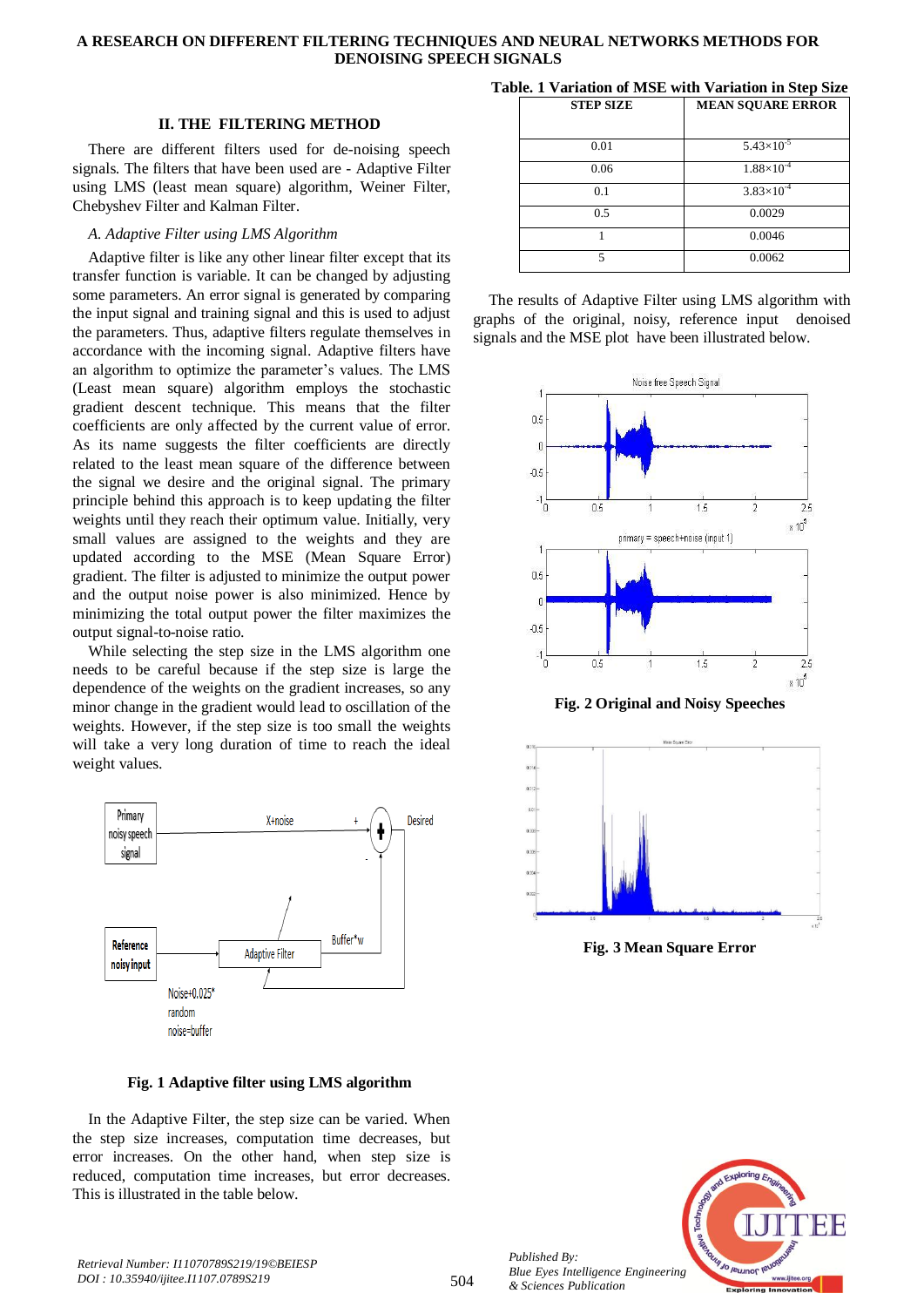

**Fig. 4 Denoised Speech Signal**

The adaptive filter using LMS algorithm cancels the noise from a noisy speech signal. The major advantage of this method include its ability to adapt to the noise, its tendency to provide output signals with low noise and to be able to do this without distorting the signal. Being an adaptive filter it can eliminate the unpredicted noise even when it has nonstationary properties.

#### *B. Weiner Filter*

Among the numerous techniques developed for noise cancellation one of the most fundamental is the Weiner filter. This filter reduces noise by drawing a comparison between the received signal and the estimate of the noiseless signal that we desire. However, in this filter the input is assumed to be stationary. For its implementation it is eminent that the user is aware of spectral properties (power functions etc.) of both the noise and the original audio.[12] The process works based on minimizing the mean square error between the new signal and the original signal. It is widely known that though the Weiner filter reduces the noise it comes at the cost of speech distortion. Therefore, it is only advised to use this filter when the noise cancellationspeech distortion trade-off is acceptable.

In this method Weiner filter is using the TSNR (Two Step Noise Reduction) Method. The signal observed is the combination of the clean audio and the noise. This speech is broken down into tiny frames. These frames are then overlapped with the successive frames. Each of them is smoothed using a Hamming window. Then using Fast Fourier Transform, the signal is converted from the time domain to the frequency domain. Phase and Magnitude are extracted from the FFT so obtained. The required modification to their value is calculated using the TSNR method. Once new phase and magnitude are obtained, their IFFT (Inverse Fast Fourier Transform) is calculated and the frames are overlapped and added to produce the denoised speech signal. [13]



**Fig. 5 Weiner filter using TSNR algorithm**

The results of Weiner Filter with graphs of the original, noisy, denoised signals and the MSE plot have been illustrated below.





*Published By:*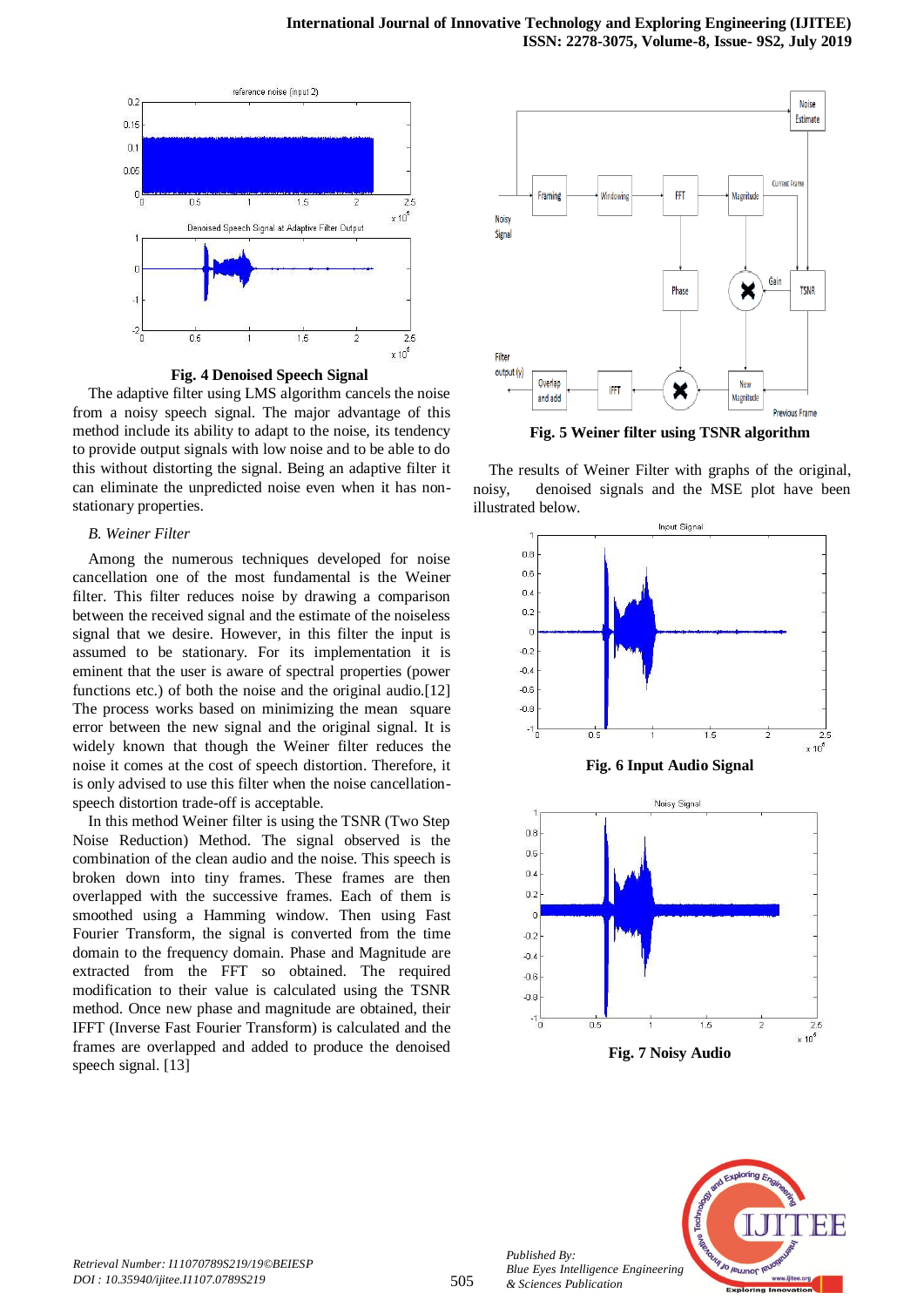

The Weiner filter is the most fundamental technique used for noise cancellation in speech signals. This method causes speech degradation which reduces SNR and PSNR values. Hence, this method cannot be applicable for real time applications. However, there are some measures which performance of the filter by relating the amount of speech distortion with noise reduction factors.[12] The error is also relatively high as compared to other signals. Hence, it is not recommended to use this filter for noise cancellation in speech signals.

#### *C. Chebyshev Filter*

Chebyshev filters are very attractive as they are able to allow a particular band of frequency pass while blocking all others. Another advantage with these filters is that the time taken to process the signal is very less. This is because the Chebyshev filter's transition between its passband and stopband is extremely quick. However, these filters introduce ripples. [8][9]

The original audio file, which is in the .wav format is inputted into MATLAB. A random noise signal is added to the original audio. The input signal's frequency is set as the sampling frequency. The other parameters such as the Nyquist Frequency Fn, the passband frequency Wp, the stopband frequency Ws, the passband ripple Rp and the stopband ripple Rs are duly assigned. (In this particular paper their values are as  $Fn = (Sambling Frequency)/2$ , Wp  $= 1000$ /Fn; Ws = 1010/Fn; Rp =1; Rs =15). The filter is then designed using the inbuilt command in MATLAB. To

double the order of the filter, zero phase digital filtering is used. Finally, the noisy audio is passed through the filter and a de-noised signal is obtained.



 **Fig. 10 Filter Plot**

The results of Chebyshev Filter with graphs of the original, noisy, denoised signals and the MSE plot have been illustrated below.

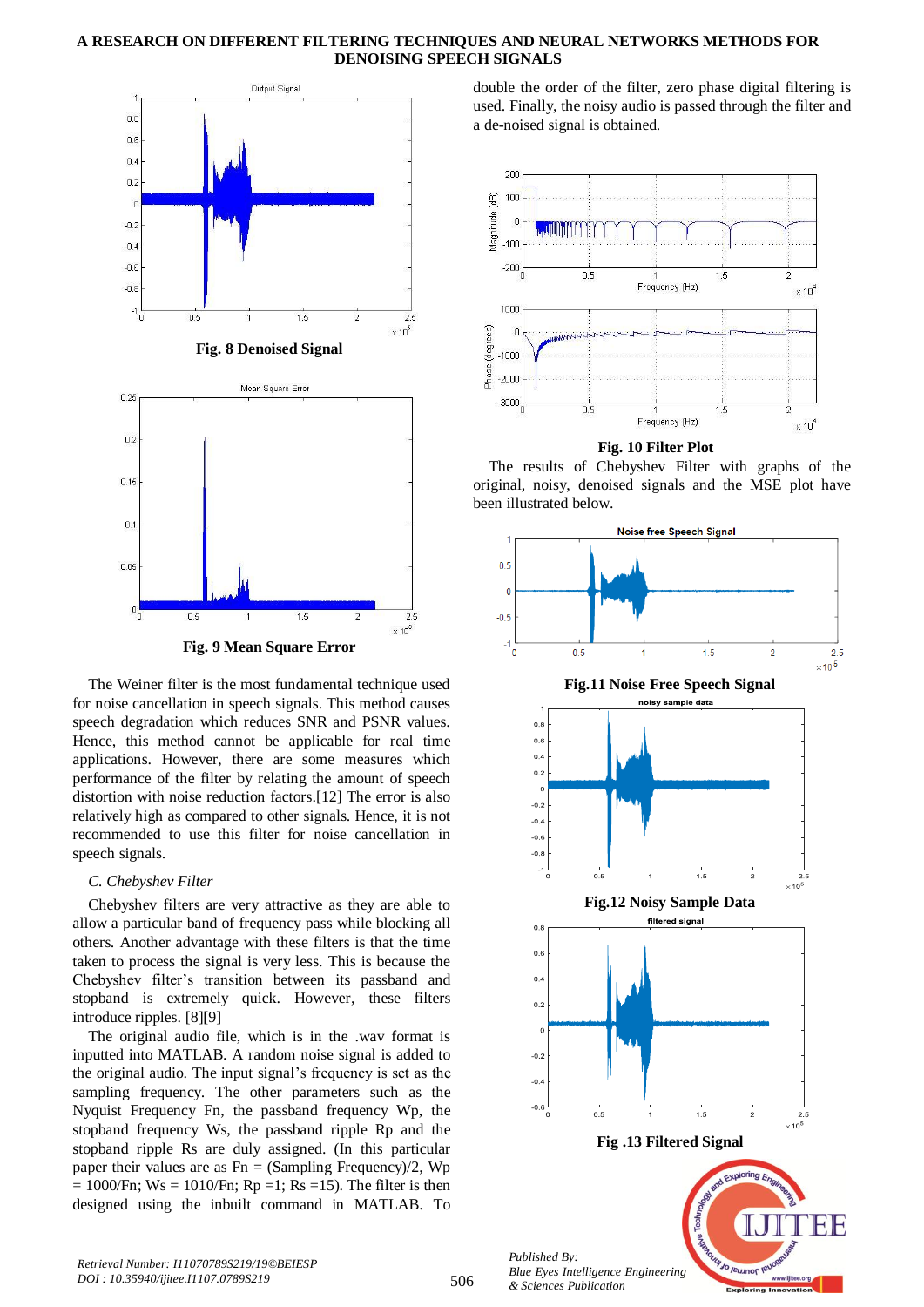

**Fig.14 Mean Square between Clean and Denoised signal**

A digital Chebyshev type 2 low pass filter for de-noising the speech signal is designed. In this, it is difficult to denoise the speech signal without affecting its quality. Hence the output signal from the filter has large mean square error. Because of high means square error value the SNR and PSNR values are low but the computational time is very small as compared to other filters.

#### *D. Kalman Filter*

The Kalman filter is a mathematical method of estimating the state of a phenomenon by minimizing the mean square error of the process. It can predict the past, current and succeeding values without a precise knowledge of the system model. The main idea of the Kalman filter is to predict the future original values from the present and previous values in a reiterative way. This method is usually used when there is uncertainty in information. When the required data cannot be retrieved directly we use Kalman filter. In some situations there is unavailability of the required data hence the available data which is close to the actual data is used as input in Kalman filter. It estimates how a signal is going to behave in future. It is ideal filter for non- stationary signals. [5] Here, Kalman filter has been used to filter out random noise from a speech signal.

The process employed in this algorithm, which is recurrent, occurs in two steps. The first step is -'the prediction' wherein the filter generates estimates of the present state variables, including the uncertainties they are associated with. The second step is called 'the estimation'. Based on the next measurement's outcome the estimates are updated with the weighted average. Higher weights are assigned to estimates with greater certainty. [6]



**Fig.15 Kalman Filter Methodology**

The results of Kalman Filter with graphs of the original, noisy, denoised signals and the MSE plot have been illustrated below.



**Fig.16 Original, Noisy and Estimated Signals**



**Fig.17 Error between denoised and original signal**



**Fig 18. Combined plot of original signal and estimated signal**

The Kalman Filter gives satisfactory results by filtering out noise from the original speech. The mean square error algorithm is used to find out parallelism between the original speech signal and the output of Kalman filter. The main advantage of this filter is that it is quick and has fast processing. [7] It uses only the present values and the values calculated just prior to them. It doesn't need any more past information. The memory only contains the values of



*Retrieval Number: I11070789S219/19©BEIESP DOI : 10.35940/ijitee.I1107.0789S219*

*Published By:*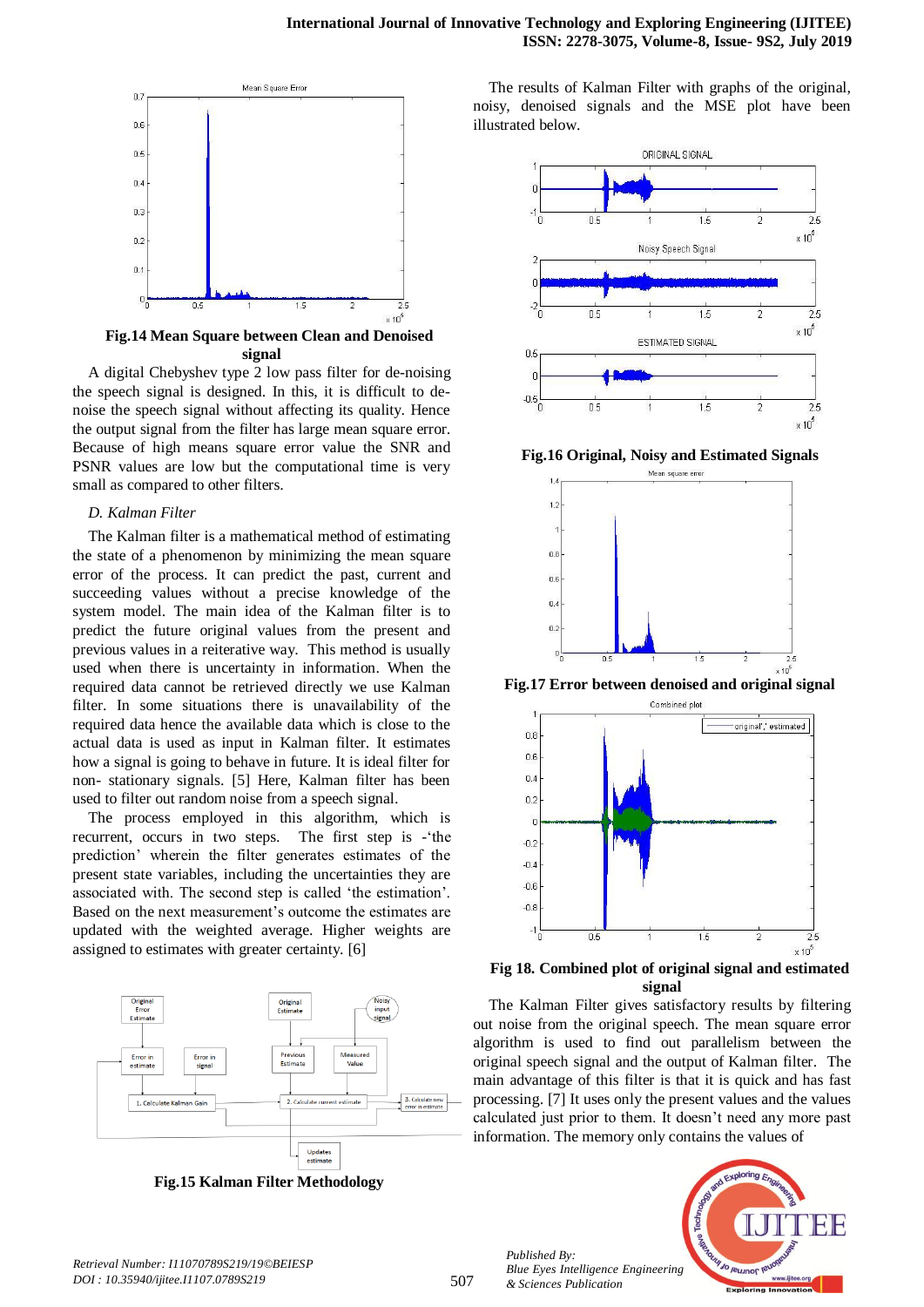previous state. However, this method might not work for real time applications. This may be due to inaccuracies in modelling and errors in the assumptions made.

# **III. THE NEURAL NETWORK METHOD & RESULTS**

In artificial neural network method a basic algorithm – ADALINE (Adaptive Linear Neuron) is used for noise cancellation. The second method includes de-noising the speech signals using deep learning. There are two types of deep learning networks used for de-noising speech signals. The first deep learning method is by using fully connected layers neural networks and the second method includes using convolution layers neural networks for speech signals de-noising.

Deep learning, otherwise called hierarchical learning, uses logic just like human brain to process the data. Deep learning model examines the data using ANN. ANN functions as an algorithm having layered structure to extract 'information' from the data. This information is specific features of data. This information is extracted piece by piece by each layer. Each layer brings out different features from a data set. [16] Hence DL is a hierarchical model having multiple levels of abstraction. DL networks are prior trained by past experiences. Neural networks are substructure in deep learning to process the data and extract information. Neural networks use neurons as network of connection to transfer the data as input and output values. They take many data sets as training example and build a system which can identify a feature from the training sets. They do not possess any past information about the data but develops a structure for feature identification from the data. [17]

## *A. ADALINE*

Adaptive Linear Neuron, otherwise called ADALINE is a single layered neural network. Its structure consists of a feedback which enables one to compare the current output with the value that is desired. Once the values are compared (based on the training algorithm), updating of bias and weights takes place. It calculates the sum of products using weight vectors and input and gives a single output value. It uses the delta rule to modify the rates iteratively and hence this neural network is able to respond to any change in the environment in which it operates. An adaptive ADALINE is designed which is best suited for non-stationary signals. The aim is to modify the weights and biases in a way that it minimizes the sum of square errors between the network output and the targets. It is based on LMS algorithm. A function called 'adapt' is used in MATLAB for the same.

The performance of ADALINE neural network is largely dependent on the selection of right learning rate value. The learning rate updates the weights of the network which minimizes the error. The training speed of the neural network is also influenced by the learning rate. The learning rate value should neither be too small nor too large. The paper aims to determine the values of learning rate for which the network de-noises speech signal satisfactorily. [15] The performance of adaptive ADALINE with variation in learning rate is illustrated below. The results of ADALINE is also illustrated below.

**Table.2 Variation of MSE and Execution time with variation in learning rate**

| <b>LEARNING RATE</b> | <b>MEAN SQUARE</b>    | <b>EXECUTION</b> |
|----------------------|-----------------------|------------------|
|                      | <b>ERROR</b>          | <b>TIME</b>      |
| 0.01                 | 0.0022                | 691.315s         |
| 0.05                 | 0.0011                | 535.668          |
| 0.08                 | $8.68\times10^{-4}$   | 468.442          |
| 0.09                 | $8.25\times10^{-4}$   | 530.239          |
| 0.1                  | $7.55\times10^{-4}$   | 432.388          |
| 0.2                  | $4.58 \times 10^{-4}$ | 450.018          |
| 0.3                  | $6.38\times10^{-4}$   | 405.501          |
| 0.4                  | 0.5279                | 511.479          |







**Fig.20 Audio with added Noise**



Jo <sub>leumor</sub> *Blue Eyes Intelligence Engineering* 

*Published By:*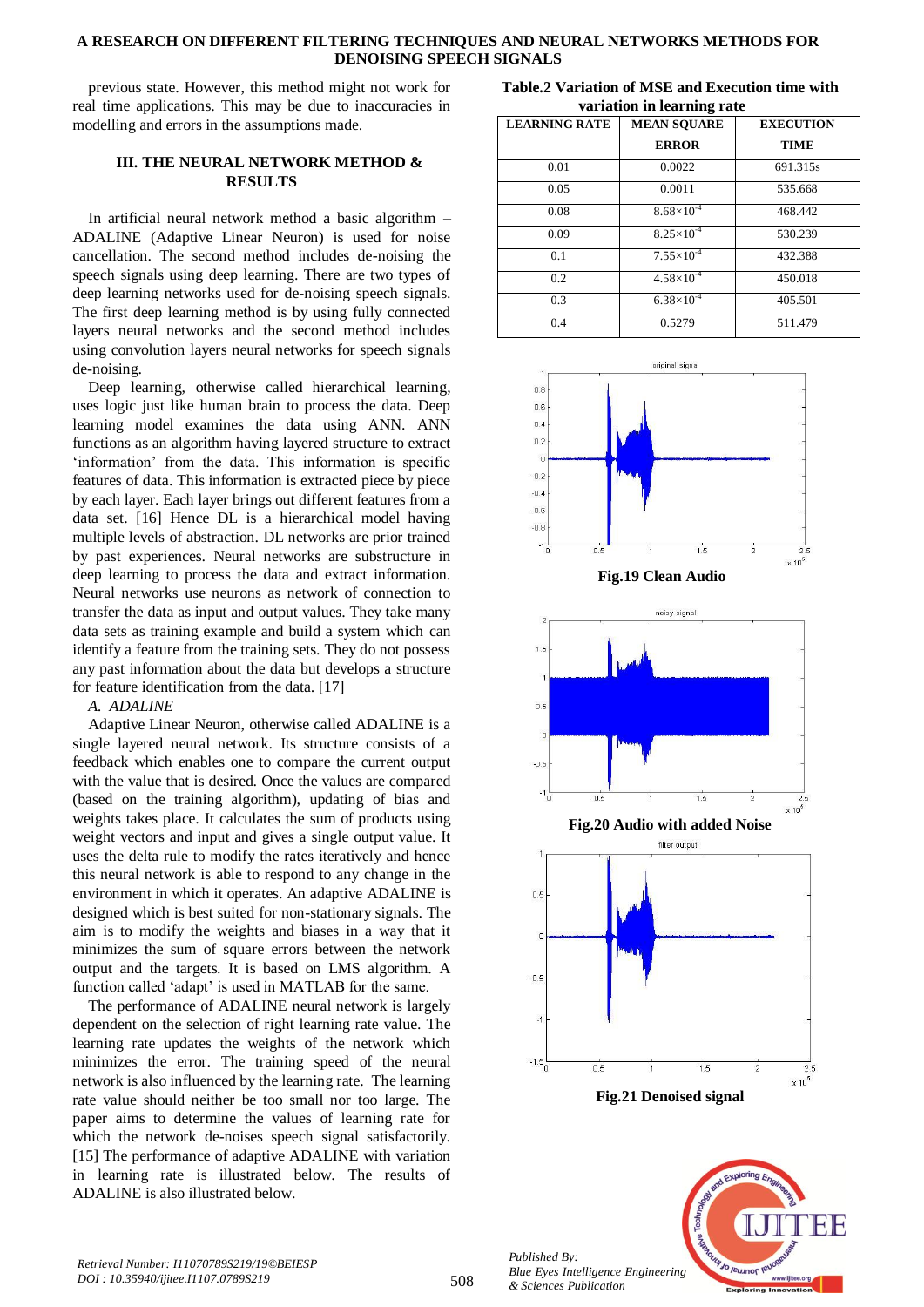

**Fig.22 Mean Square Error**

The Adaptive ADALINE neural network is designed in MATLAB software. ADALINE is the most basic neural network which can be incorporated for speech de-noising. Being an adaptive liner algorithm it abates the noise from the signal instead of filtering the noise from the noisy signal. The network works well and gives high PSNR and SNR values. The speech distortion is minimal and there is almost insignificant difference between filtered output and original signal. The only drawback of this method is that it is time consuming. The success of this method is highly influenced by the learning rate of the network. From the data it is clear that the learning rate should be in the range of 0.08-0.3, as these learning rates provide low mean square error.

*B. Deep Learning Fully Connected and Fully Convolutional Neural Networks.*

#### *Fully Connected Network:*

The architecture of fully connected neural network contains neurons which are linked with every other neuron in the preceding layer. The connection is developed via weights.

#### *Fully Convolutional Network:*

In the architecture of convolutional neural network the neuron has connections only with few neurons from the preceding layer. The weight used in every neuron is the same. It can be said that the neurons are locally connected sharing the layers of weight. [18][19].The CNN has three major layers: the input layer, the output layer and the hidden layer. The hidden layers comprises of the Convolutional layer, Activation layer, Pooling layer, Fully Connected layer and Normalised layer. The Convolution Layer merges the data by mathematical operation. In Activation Layer the result from the Convolution layer is passed through the ReLU activation layer. In Pooling Layer the dimensionality of parameters is reduced. The training time is shortened in pooling layer. The Fully Connected Layer converts the three dimension output from pooling layer to a one dimension output and the Normalised Layer normalizes the output.



**Fig.23 Deep Learning Methodology**

The audio is transformed into the frequency domain by employing STFT (Short Time Fourier Transform). The window chosen is a hamming with the length being 256 samples and the overlap being 75%.The spectral vector's size is reduced to 129. Eight successive noisy STFT vectors form the input of the predictor and the estimate each output is calculated using the present noisy vector and the seven previous ones. Here, the predictor is the original signal combined with noise and the target is assumed to be the original audio. To reduce the amount of computation involved, both the original and noisy audios are down sampled to 8 Kilo Hertz. The predictor is magnitude spectrum of noisy signal, the Target is the magnitude spectrum of clean signal, and the output is the magnitude spectrum of denoised signal.

A regression network is used to reduce the MSE (Mean Square Error) between output and target as much as possible. By making use of the magnitude spectrum of the output and the noisy signal's phase, the denoised speech is obtained in the time domain.

The results of the deep learning methods using Fully connected and Fully Convolutional Neural Networks are illustrated below.







**Fig.25 Clean, Noisy and Filtered signals**



*Published By: Blue Eyes Intelligence Engineering & Sciences Publication*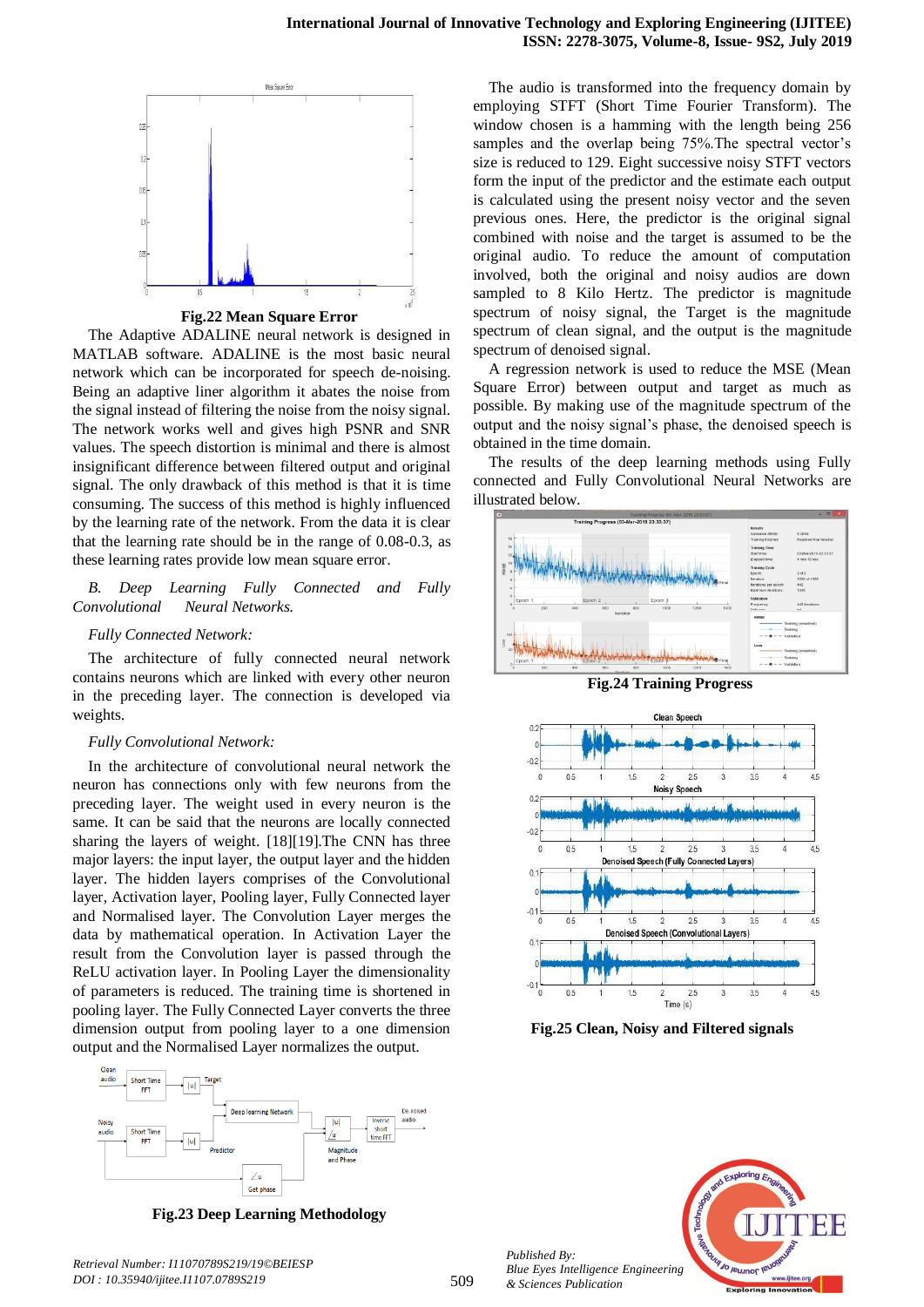

**Fig.26 Spectrograms of the signals**

**Table .3 PSNR and SNR values for fully connected deep learning method**

| <b>PSNR</b> | <b>SNR</b> |
|-------------|------------|
| 25.6543     | 4.9769     |
| 32.3139     | 5.8657     |
| 28.5387     | 4.6798     |
| 26.4285     | 5.1652     |
| 23.6139     | 4.3811     |

**Table. 4 PSNR and SNR values for fully convolutional deep learning method**

| <b>PSNR</b> | <b>SNR</b> |
|-------------|------------|
| 25.2832     | 4.1441     |
| 18.7651     | 3.8714     |
| 26.1473     | 4.2857     |
| 24.9152     | 4.8336     |
| 20.5890     | 4.0621     |

The main motive behind working with deep learning techniques is to be able to filter out real time noises such as noise of the washing machine, train etc. from the speech signal. This method has given mediocre results, the SNR and PSNR values are not very high but the de-noised signal has similarity with the original clean speech signal. However, the deep learning method has a major drawback in that it has extremely slow processing speed. Even after using parallel computing toolbox to speed up the processing it takes almost ninety minutes to de-noise a speech signal. It makes the system (laptop) slow and the battery drains out easily when this algorithm is run in MATLAB. Thus it is not ideal to use this method for practical purposes. Thus, the deep learning cannot be a practical method for de-noising speech signals at this stage.

## **IV. CONCLUSION**

After running 100 voice samples through each of the filters, the average PSNR and SNR values for each were calculated. They are as follows:

| Table.5 Average PSNR and SNR values for all filters |  |  |  |  |  |  |  |
|-----------------------------------------------------|--|--|--|--|--|--|--|
|-----------------------------------------------------|--|--|--|--|--|--|--|

|             | <b>Adaptive</b> | <b>ADALINE</b> | Weiner  | <b>Chebyshev</b> | Kalman        |
|-------------|-----------------|----------------|---------|------------------|---------------|
|             | <b>Filter</b>   |                | filter  | <b>Filter</b>    | <b>Filter</b> |
| Average     | 13.2977         | 6.7229         | 1.0089  | 0.022431         | $-0.46613$    |
| <b>SNR</b>  |                 |                |         |                  |               |
| Average     | 38.4618         | 31.8517        | 26.1309 | 25.30317         | 24.6559       |
| <b>PSNR</b> |                 |                |         |                  |               |

The paper focuses on the most fundamental step in speech enhancement which is noise cancellation. Overall, seven speech signal de-noising techniques have been used. The detailed analysis of each filtering method is done and a comparison has been drawn based on performance of each de-noising technique. The paper arrived at a conclusion that the Adaptive filter using LMS algorithm is the best suited de-noising technique for most of the speech signals. Among the neural network methods, ADALINE gives best results. ADALINE uses adaptive LMS algorithm to minimize error between network output and the targets. However, the main difference in performance of filtering and neural network de-noising methods is that the neural networks have longer execution time compared to the filtering methods. The deep learning de-noising technique is the most complex method of all. The execution time is very large in deep learning; however the results are not satisfactory. Hence, deep learning de-noising methods cannot be used for speech applications.

## **REFERENCES**

- 1. Rodriguez, J. E. F. F. R. E. Y. J., Lim, J., & Singer, E. (1987, April). Adaptive noise reduction in aircraft communication systems. In ICASSP'87. IEEE International Conference on Acoustics, Speech, and Signal Processing (Vol. 12, pp. 169-172). IEEE.
- 2. Kumari, M., Talukdar, N., & Ali, I. (2016, November). A new gender detection algorithm considering the nonstationarity of speech signal. In 2016 2nd International Conference on Communication Control and Intelligent Systems (CCIS) (pp. 141-146). IEEE.
- 3. Liu, S., Jin, Y., Yu, H., & Yang, L. (2015, September). Study on the acoustic characteristics of speech and physiological development of vocal organs for two-yearold children. In 2015 Fifth International Conference on Instrumentation and Measurement, Computer, Communication and Control (IMCCC) (pp. 576-579). IEEE.
- 4. Wang, H., Lu, Z., Zhao, H., & Feng, H. (2015, September). Application of Parallel Computing in Robust Optimization Design Using MATLAB. In 2015 Fifth International Conference on Instrumentation and Measurement, Computer, Communication and Control (IMCCC) (pp. 1228-1231). IEEE.
- 5. Li, C., & Andersen, S. V. (2004, November). Integrating Kalman filtering and multi-pulse coding for speech enhancement with a non-stationary model of the speech signal. In Conference Record of the Thirty-Eighth Asilomar Conference on Signals, Systems and Computers, 2004. (Vol. 2, pp. 2300-2304). IEEE.



*Published By:*